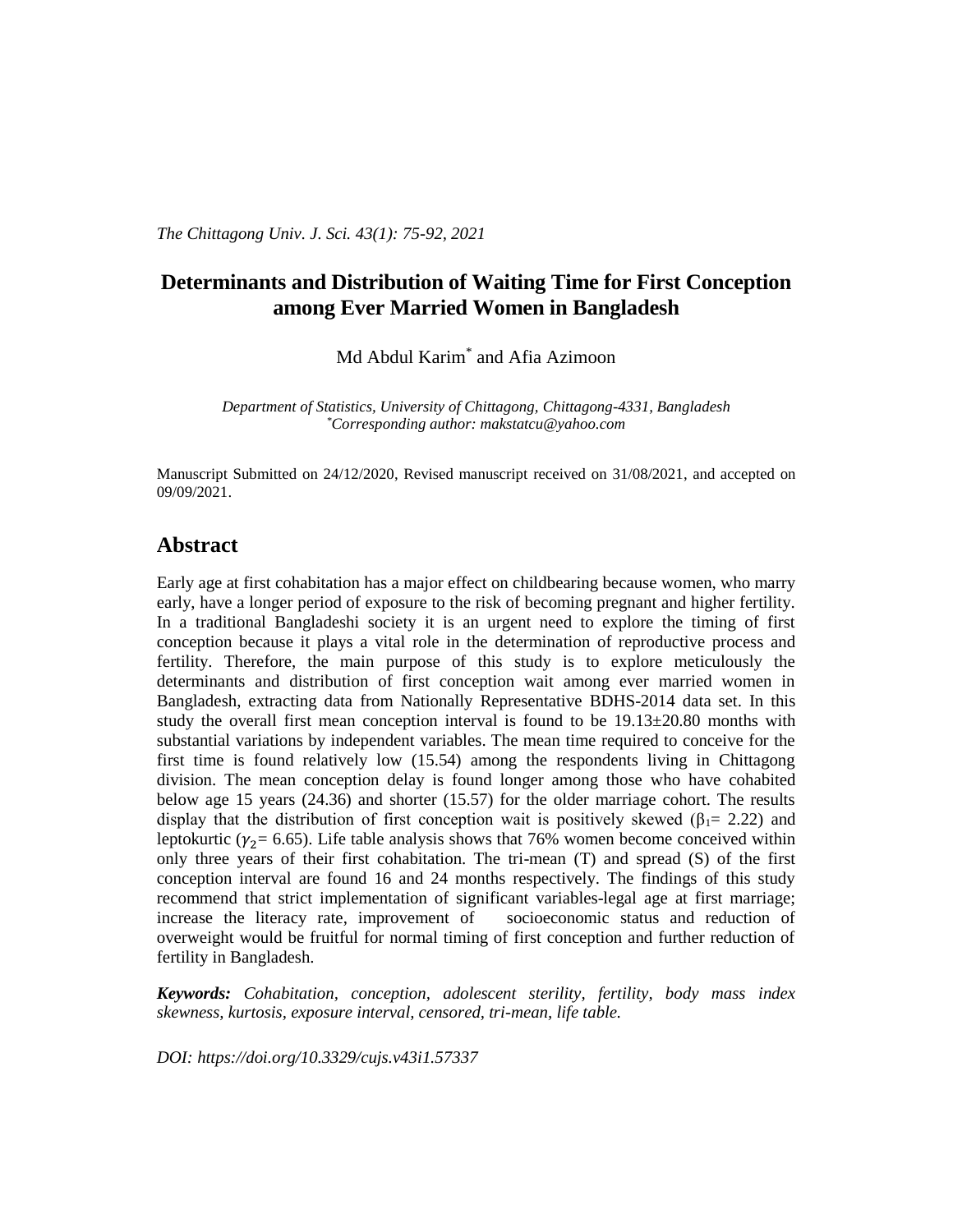অল্প বয়স, প্রথম কার্যকর প্রসবের ক্ষেত্রে বড় প্রভাব ফেলে কারণ মহিলারা, যারা খুব তাড়াতাড়ি বিবাহ করেন, তাদের দীর্ঘকালীন গর্ভবতী হওয়ার এবং জনউর্বরতার ঝুঁকি থাকে। ঐতিহ্যগত একটি বাংলাদেশী সমাজে প্রথম গর্ভধারনকালীন সময় অন্বেষণ করা জররী প্রয়োজন কারণ এটি প্রজনন প্রক্রিয়া এবং জনউর্বরতা নির্ধারণে গুরুতুপূর্ন ভূমিকা পালন করে। সুতরাং, এই অধ্যয়নের মূল উদ্দেশ্য হলো জাতীয়ভাবে প্রতিনিধিত্বুকারী  $B\rm{DHS}$ -১৪ থেকে তথ্য আহরণ করে বাংলাদেশের কখনো না কখনো বিবাহিত মহিলাদের প্রথম গর্ভধারন সময়কাল নির্ধারক ও বিন্যাস নির্ভুলভাবে অনুসন্ধান করা। এ বিশ্লেষনে স্বতন্ত্র চলকের উল্লেখযোগ্য তারতম্যসহ প্রথম সামগ্রিক গর্ভধারনকালীন সময় পাওয়া যায় ১৯.১৩±২০.৮০ মাস। চউগ্রাম বিভাগে বসবাসকারী উত্তরদাতাদের মধ্যে প্রথমবারের মতো গড গর্ভধারণকালীন সময় পাওয়া যায় তলনামলকভাবে কম (১৫.৫৪ মাস)। একইভাবে, যাদের ১৫ বছরের নিচে কার্যকর বিয়ে হয়েছে তাদের গর্ভধারনকালীন সময় দীর্ঘতর (২৪.৩৬) এবং সাম্প্রতিক কোহর্ট এর জন্য তা অপেক্ষাকৃত সংক্ষিপ্ত (১৫.৫৭)। ফলাফলে দেখা যায় যে, প্রথম গর্ভধারনকালীন সময় এর বিন্যাস হলো ধনাত্মক বঙ্কিম (  $\beta_2$ = ২.২২) এবং অতি সূচালু ( $\gamma_2$ = ৬.৬৫)। লাইফ টেবিল বিশ্রেষণ দেখায় যে ৭৬% মহিলা তাদের প্রথম কোহেবিটেশন এর ৩ বছরের মধ্যেই গর্ভধারন করে। প্রথম গর্ভধারনকালীন সময় এর ত্রি-গড় (T) এবং স্প্রেড (S) যথাক্রমে ১৬ এবং ২৪ মাস পাওয়া যায়। এই সমীক্ষার ফলাফলগুলি সুপারিশ করে যে, সারাদেশে তাৎপর্যপূর্ণ চলক- বিয়ের আইনী বয়সকে কঠোরভাবে প্রয়োগ করা, শিক্ষার হার বৃদ্ধিকরণ, আর্থ-সামাজিক অবষ্থার উন্নিতকরণ এবং অতিরিক্ত ওজন হ্রাস করা হলে স্বাভাবিক প্রথম গর্ভধারনকালীন সময় এবং বাংলাদেশে জনউর্বরতা আরও হ্রাস করার জন্য ফলপ্রসূ হবে।

# **1. Introduction**

The human reproduction starts from the onset of effective marriage and the timing of first conception. The first conception is an important and delightful event in the reproductive life of a woman. As such the analysis of the waiting time of first conception signifies couples reproductive characteristics and fertility at early stage of married life. The time, a woman takes to conceive for the first time after her first cohabitation is called the first conception wait. A conception delay is defined as the exposure months preceding, but not including, the month of conception, whereas conception wait or the time required to conceive includes that month as well [1]. That means the gap between marriage and first conception is termed as timing of first conception or first conception wait. It is very difficult to determine the exact age of attaining maturity and thus to estimate the actual waiting time for the first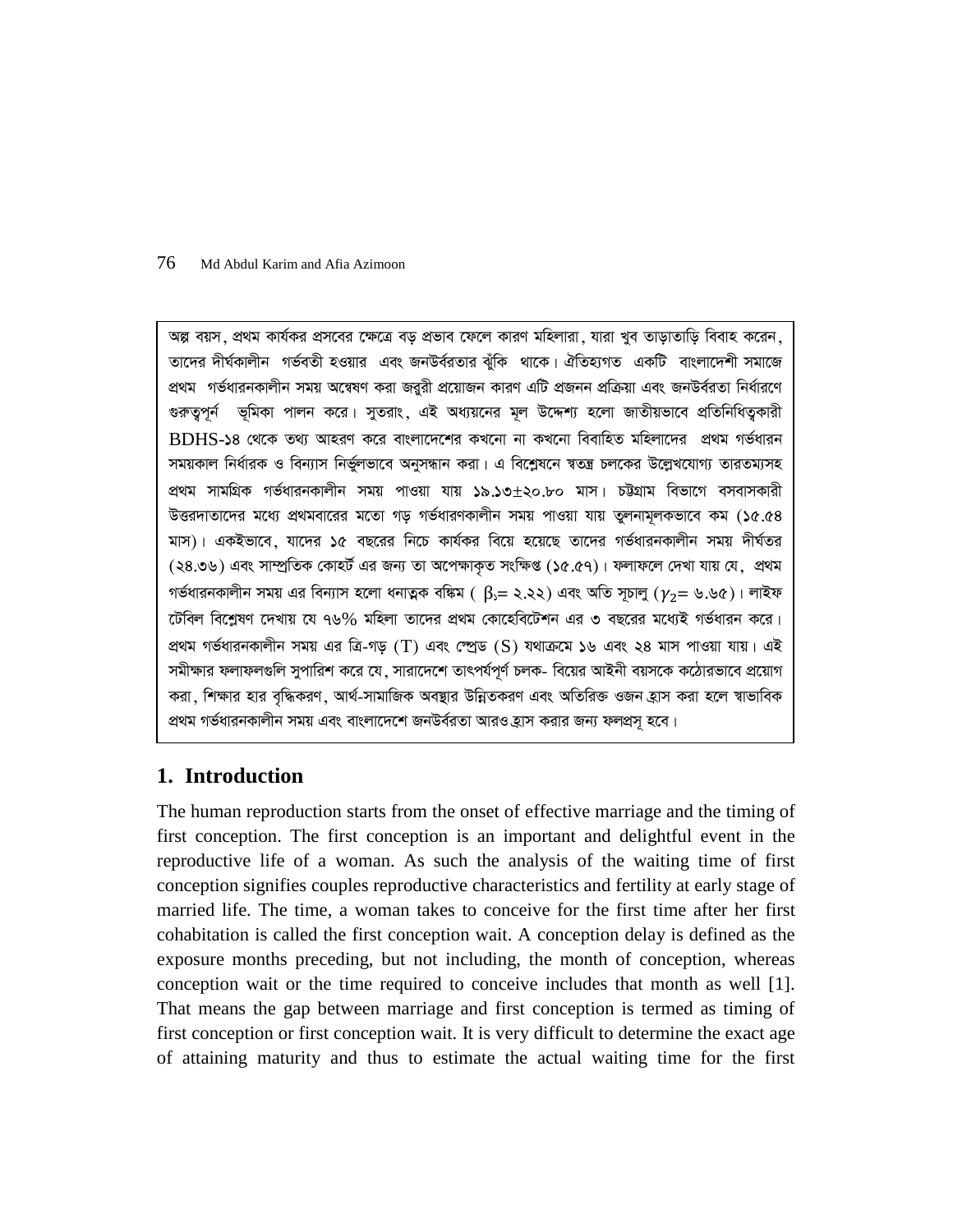conception for such a female after enter into marital union [2]. A conception takes place during a given menstrual cycle only if (i) the cycle is ovulatory; (ii) insemination occurs during the fertile period in the middle of the cycle and (iii) fertilization results in recognizable conception [3]. Women's age at effective marriage and age at first conception are proximate determinants of fertility behavior. Usually, the later the age at effective marriage, the longer the interval between first cohabitation and first conception, the slower is the rate of population growth. A couple who intend to have one or two children may desire to lengthen the spacing between marriage and first conception in order to better establishment of their life and this would give more time for work experience before the child arrives. Thus, the lengthening of the interval between first cohabitation and first conception may be an important goal, but also may be in the interest of individual couple. Moreover, this interval has some unique characteristics to explore. Firstly, it is a basis for estimating fecundability. Secondly, usually couples would not like to use contraception to postpone first conception. Thirdly, it is free from the impact of post partum amenorrhea (PPA) and duration of breastfeeding. Fourthly, hardly there is any chance of memory lapse in reporting the time of first birth as it is the most pleasant event in the life of women [4]. Though, female age at first marriage in Bangladesh has been rising slowly since around the last decade of the preceding century, the current level is still quite low (15.86 years) in comparison to most of the low fertility countries. In some rural parts of Bangladesh, the first conception is usually delayed because of telephonic marriage and temporary separation of male partners due to occupation and staying overseas. Early child bearing contributes to population growth in two ways. First, in the absence of any intentional contraceptive practices, women who begin bearing children early in their life have more births than equally fecund women who begin so at older ages and secondly, child births occurring at younger ages imply a higher rate of fertility and population growth because of the shorter length of time between generations [5]. Furthermore, first conception is not only closely related to further childbearing but also closely associated with fertility. In populations with limited use of contraception, delays in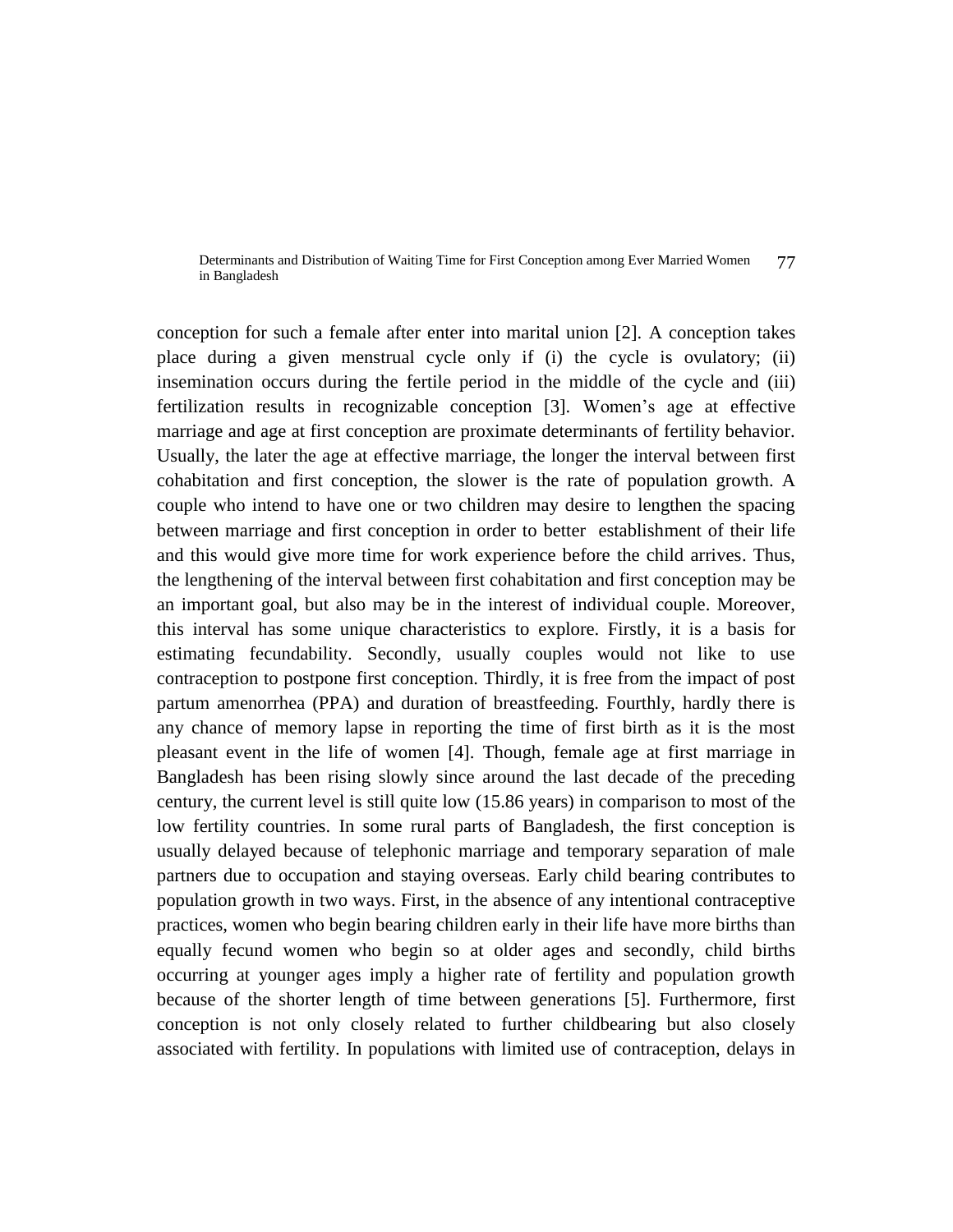age at first conception may have been one of the mechanisms to control fertility [6, 7]. Therefore, to understand the fertility pattern and reproductive behavior of Bangladeshi women, the in-depth study of timing of first conception along with its distribution is absolutely essential.

# **2. Objectives of the Study**

The broad objective of this research work is to investigate the determinants and distribution patterns of timing of first conception among ever married women in Bangladesh because timing of first conception is one of the important determinants of reproductive span and fertility. Nonetheless, the explicit objectives of this study are as follows:

- $\div$  To compute the overall mean along with confidence intervals and shape characteristics of timing of first conception ;
- To examine the mean timing of first conception by background characteristics of the respondents along with their variability and shape characteristics;
- To estimate the tempo and quantum of first conception interval along with other relevant measures by constructing an abridged life table including censored cases ;
- Finally, to recommend some suitable policies regarding timing and distribution of first conception along with age at first cohabitation and other determinants for safe reproductive health, safe motherhood, reduction of maternal and infant mortality, and in turn further reduction of fertility in the densely populated country of Bangladesh;

# **3. Methodology**

This study is based on the data extracted from the 2014 Bangladesh Demographic Health Survey (BDHS). In this survey, out of 17863 respondents, 16,079 have been found in the birth cohorts and 1784 with parity zero. Among 16,079, respondents, 4021 were considered who gave at least one live birth in last three years preceding the survey to overcome the memory lapse of the respondents regarding exact date of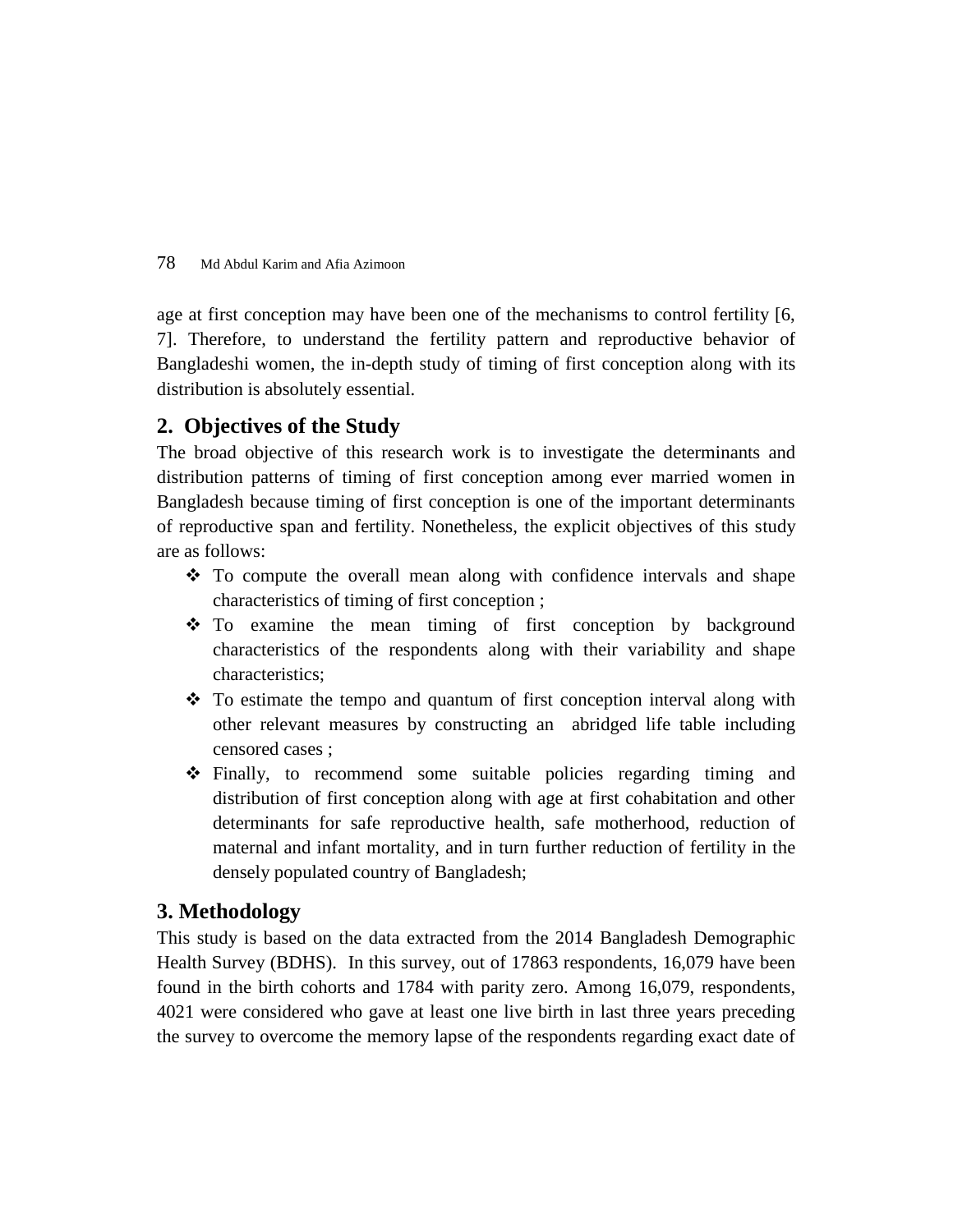birth of their first child, length of gestation and date of first cohabitation. Non-birth cohort is categorized into two groups; non birth with pregnancy and non-birth without pregnancy. In non-birth cohort 460 respondents was found pregnant at the time of interview. After inclusion of 460 with 4021 and excluding 801 owing to negative first conception intervals, thereafter 4280 respondents have been extracted for analyzing the first conception interval in Bangladesh. In addition, 1211 respondents were considered as censored as they have no birth at the date of the survey. Finally, considering the both birth and non-birth cohorts, total 5291 respondents has been extracted for multidimensional analysis.

The computational techniques of timing of first conception and exposure intervals of this study are given below:



After estimating the conception intervals from different cohorts, descriptive statistics of first conception waits have been calculated to compare the levels, variability and shape characteristics by available background characteristics of the ever married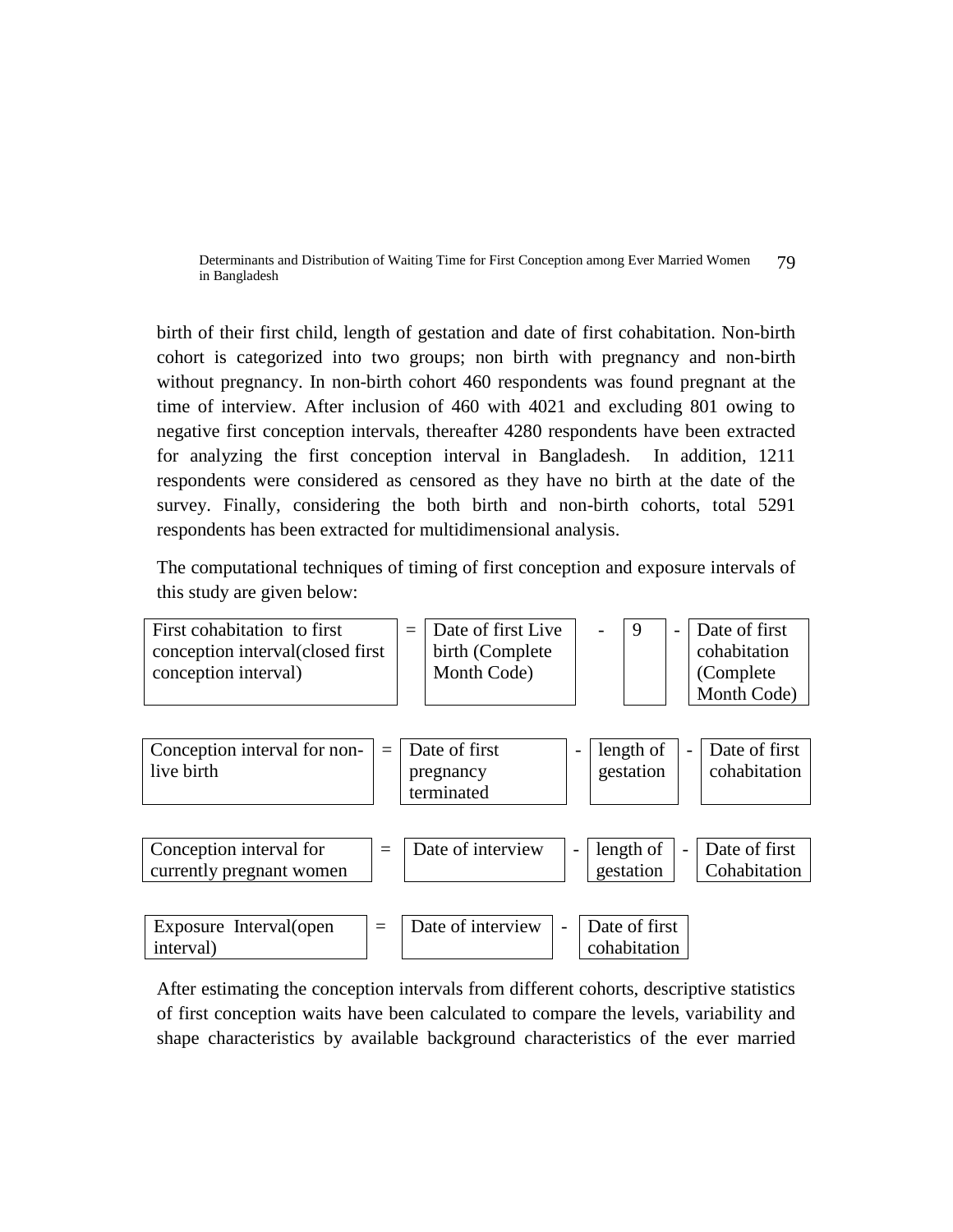females. Since life table techniques an appropriate method to reduce the problems of truncated data, an abridge life table is constructed accordingly to estimate the tempo, quantum and also to examine the probability of having been first conception at different time points of exposure durations.

## **4. Results and Discussion**

Timing of first conception plays a vital role in composition and structure of the population because it is one of the important segments of reproductive process which is also governed the level of fecundability and signals fertility at early stage of married life. Thus, the findings obtained regarding timing of first conception along with its differentials by background characteristics among ever married women in Bangladesh are presented in the Table 1 and probable interpretations are also given in the following sections accordingly because conception wait is highly influenced by socio-demographic, cultural and behavioral factors.

The findings in the Table 1 reveal that mean conception waits among Bangladeshi women is found to be 19.13 months with a marked variations by available background characteristics of the respondents. The shape characteristics first conception wait is observed to be positively skewed and leptokurtic. The overall mean conception wait is found to be longer in Bangladesh as compared to other low fertility populations. Bongaarts and Potter reported that the mean waiting time to conception ranging from 5 to 10 months. They also reported that the mean waiting time of first conception among German and Hutterite women were only 6 and 4.7 months respectively [8]. Jain reported that the mean conception wait among non contraceptive women of Taiwan was only 8.2 months [9]. In United States the mean time required to conceive was found to be 10.03 months. The median time of first conception was found only 6.4 months in Iran [10] and 18 months in an Indian study [11]. The same figure was estimated from Malaysian women [12]. Results in Table 1 demonstrate that illiteracy, poor socioeconomic condition, longer marital duration, early age at first cohabitation and overweight are the leading significant factors for the prolonged first conception interval among Bangladeshi women.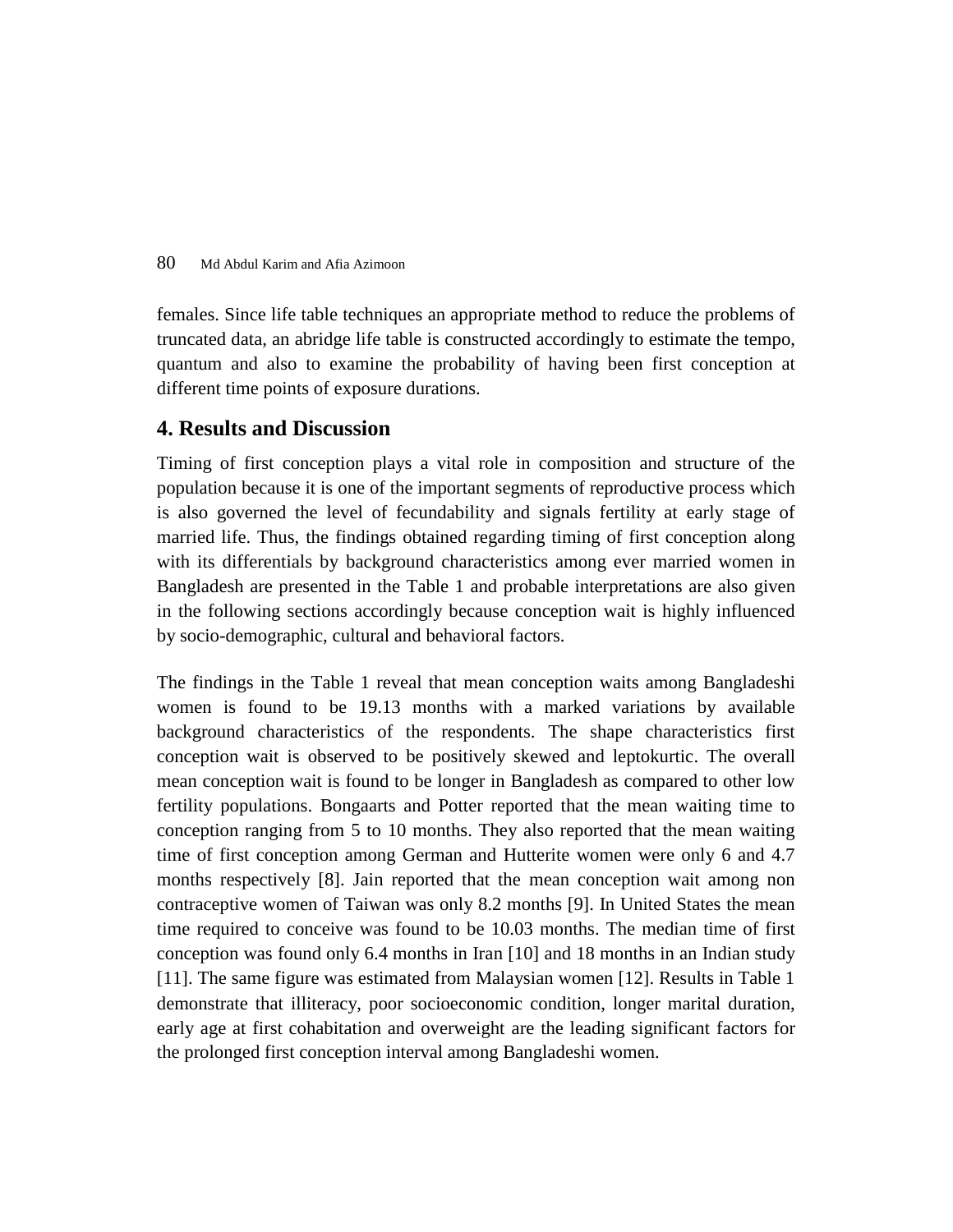It is evident from the Table 1 that place of residence of the sampled women is found one of the important factors in the variations of first cohabitation to first conception interval. Findings from the Table 1 demonstrate that mean conception interval for those who are living in urban areas is 19.87 months and it is 18.76 months for rural areas. The women living in urban areas have got greater chance for updating themselves, educating themselves which may be the cause of highest mean first conception interval probably due to the use of contraception before first conception and low age at first cohabitation among the females living in urban slum areas. On the other hand, women who are living in rural areas do not have the opportunities to have higher education due to some social and religious abstinence. Moreover, they have no intention to use contraception before first conception and also they got cohabitated at early age which leads them to be suffered from adolescent sterility, infant mortality and malnutrition, which lengthen their first conception interval.

Like place of residence marked variations in first conception intervals are also observed in different regions of residence of the females. The mean time required to conceive is found to be relatively shorter in Chittagong (15.54 months) followed by Sylhet (15.67) but fertility is higher in these two divisions (TFR: 2.5; 2.9). On the other hand the longer mean conception delay is found 22.60 months in Rajshahi followed by Barisal (20.36) but fertility is relatively lower in the above regions (TFR: 2.1; 2.2). The higher mean age at first cohabitation and relatively lower use of contraception are the probable reasons for shorter conception interval in Sylhet and Chittagong divisions due to biological maturity. On the contrary, lower mean age at first cohabitation in Barisal (15.75 years) and Rajshahi (15.40 years) is one of the important reasons for longer mean conception interval due to adolescent sterility [13].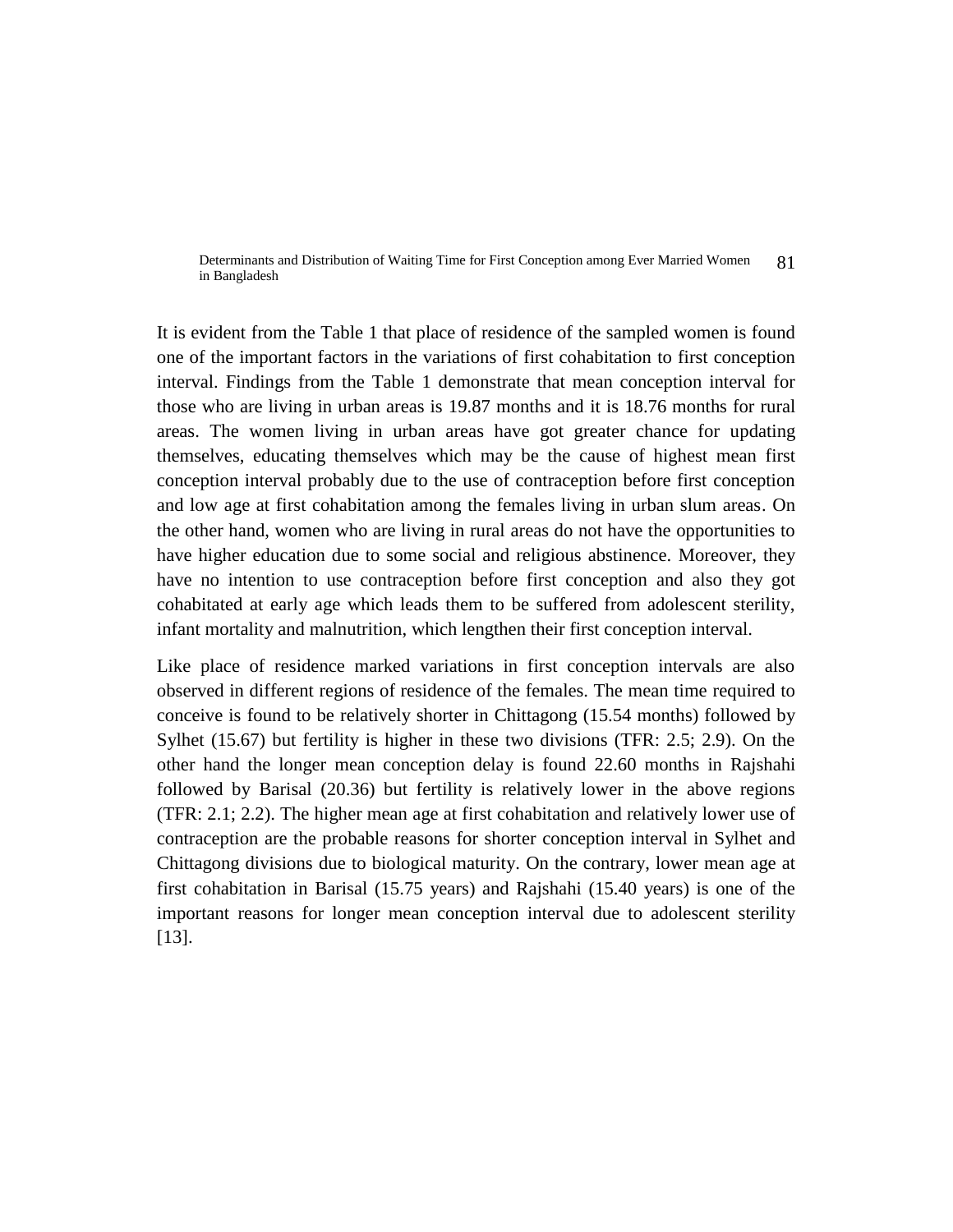**Table 1**. Descriptive measures and Log-Rank test of first conception wait along with variability and shape characteristics by background characteristics of the respondents.

|                                             |             | <b>Standard</b>  |           |            | 95%<br>Confidence<br><b>Interval</b> |       | <b>Number of</b>   | Log-rank                |
|---------------------------------------------|-------------|------------------|-----------|------------|--------------------------------------|-------|--------------------|-------------------------|
| <b>Background</b><br><b>Characteristics</b> | <b>Mean</b> | <b>Deviation</b> | $\beta_1$ | $\gamma_2$ |                                      |       |                    | (Mantel-                |
|                                             |             |                  |           |            |                                      |       | <b>Respondents</b> | Cox) test               |
|                                             |             |                  |           |            | Max.                                 | Min.  |                    | $\overline{\chi^2}$     |
| <b>Place of residence</b>                   |             |                  |           |            |                                      |       |                    |                         |
| Rural                                       | 18.76       | 20.81            | 2.32      | 7.14       | 19.52                                | 18.00 | 2861               | $21.25***$              |
| Urban                                       | 19.87       | 20.79            | 2.03      | 5.75       | 20.95                                | 18.79 | 1419               |                         |
| <b>Geographical region</b>                  |             |                  |           |            |                                      |       |                    |                         |
| <b>Barisal</b>                              | 20.36       | 19.60            | 2.12      | 6.24       | 22.05                                | 18.66 | 514                |                         |
| Chittagong                                  | 15.54       | 19.47            | 2.74      | 10.44      | 16.89                                | 14.20 | 804                | $101.56^{\ast\ast\ast}$ |
| <b>Dhaka</b>                                | 20.94       | 21.32            | 2.07      | 5.64       | 22.45                                | 19.43 | 769                |                         |
| Khulna                                      | 20.29       | 20.69            | 2.08      | 5.52       | 22.06                                | 18.52 | 525                |                         |
| Rajshahi                                    | 22.60       | 22.41            | 2.15      | 6.16       | 24.56                                | 20.65 | 507                |                         |
| Rangpur                                     | 20.19       | 21.39            | 2.14      | 6.51       | 21.97                                | 18.40 | 551                |                         |
| Sylhet                                      | 15.67       | 19.96            | 2.38      | 7.21       | 17.25                                | 14.09 | 610                |                         |
| Respondents'                                |             |                  |           |            |                                      |       |                    |                         |
| education level                             |             |                  |           |            |                                      |       |                    | $33.08***$              |
| No education                                | 27.46       | 28.84            | 1.73      | 3.02       | 30.09                                | 24.83 | 463                |                         |
| Primary                                     | 18.38       | 19.41            | 2.15      | 6.38       | 19.50                                | 17.25 | 1144               |                         |
| Secondary & above                           | 16.54       | 18.90            | 2.00      | 7.10       | 18.55                                | 16.95 | 2673               |                         |
| <b>Marital duration</b>                     |             |                  |           |            |                                      |       |                    |                         |
| (Years)                                     |             |                  |           |            |                                      |       |                    | $21.18^{\ast\ast\ast}$  |
| $0 - 9$                                     | 15.71       | 15.92            | 1.75      | 3.70       | 16.28                                | 15.14 | 3009               |                         |
| $10-19$                                     | 25.62       | 26.33            | 1.94      | 4.33       | 27.18                                | 24.06 | 1098               |                         |
| $20+$                                       | 37.50       | 33.82            | 1.10      | 1.26       | 44.38                                | 26.19 | 173                |                         |
| <b>Access to mass media</b>                 |             |                  |           |            |                                      |       |                    |                         |
| No access                                   | 19.35       | 21.21            | 2.27      | 6.71       | 20.42                                | 18.28 | 1502               | $17.04***$              |
| Have access                                 | 19.00       | 20.58            | 2.20      | 6.61       | 19.77                                | 18.24 | 2778               |                         |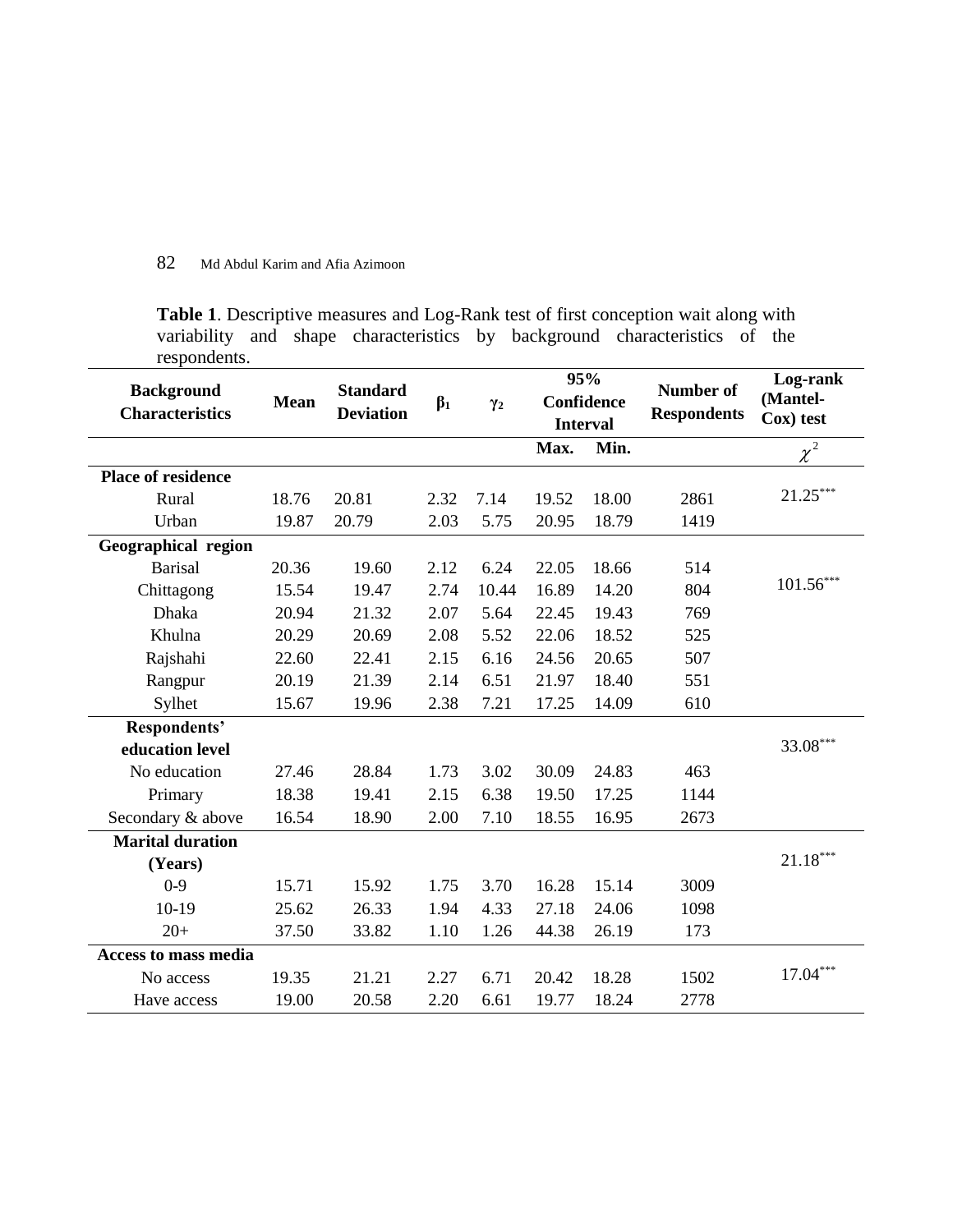| <b>Background</b><br><b>Characteristics</b> | <b>Mean</b> | <b>Standard</b><br><b>Deviation</b> | $\beta_1$ | $\gamma_2$ |       | 95%<br>Confidence<br><b>Interval</b> | Number of<br><b>Respondents</b> | Log-rank<br>(Mantel-<br>Cox) test |
|---------------------------------------------|-------------|-------------------------------------|-----------|------------|-------|--------------------------------------|---------------------------------|-----------------------------------|
|                                             |             |                                     |           |            | Max.  | Min.                                 |                                 | $\chi^2$                          |
| Socio economic                              |             |                                     |           |            |       |                                      |                                 |                                   |
| status                                      |             |                                     |           |            |       |                                      |                                 |                                   |
| Poor                                        | 19.49       | 20.75                               | 2.21      | 6.43       | 20.09 | 18.09                                | 1650                            | $4.86*$                           |
| Middle                                      | 19.07       | 21.03                               | 2.27      | 6.95       | 20.00 | 18.33                                | 2437                            |                                   |
| Rich                                        | 18.33       | 18.31                               | 1.45      | 2.58       | 21.52 | 16.35                                | 193                             |                                   |
| Age at first                                |             |                                     |           |            |       |                                      |                                 |                                   |
| cohabitation(Years)                         |             |                                     |           |            |       |                                      |                                 |                                   |
| $10 - 14$                                   | 24.36       | 23.80                               | 1.93      | 4.67       | 25.76 | 22.97                                | 1116                            | $27.46***$                        |
| $15 - 18$                                   | 17.78       | 19.81                               | 2.37      | 7.84       | 18.57 | 17.00                                | 2444                            |                                   |
| $19+$                                       | 15.57       | 17.39                               | 2.07      | 5.26       | 16.84 | 14.30                                | 720                             |                                   |
| <b>Body mass index</b>                      |             |                                     |           |            |       |                                      |                                 |                                   |
| Underweight                                 | 17.69       | 19.14                               | 2.17      | 6.00       | 18.89 | 16.50                                | 986                             |                                   |
| Normal weight                               | 19.15       | 20.95                               | 2.23      | 6.63       | 19.97 | 18.33                                | 2514                            | $19.74***$                        |
| Overweight                                  | 20.86       | 22.19                               | 2.20      | 6.75       | 22.41 | 19.30                                | 780                             |                                   |
| <b>Bangladesh</b>                           | 19.13       | 20.80                               | 2.22      | 6.65       | 19.75 | 18.50                                | 4280                            |                                   |

Note: \*\*\*p<0.001; \*p<0.10

Education has a significant interaction effect on timing of first conception and fertility. Table 1 presents a scenario of conception waits by educational levels of the respondents. Findings show that the conception wait is lower (16.54 months) among higher educated women than their illiterate counterparts (27.46 months). Illiterate women with low age at first marriage attributed to in-ovular cycles and adolescent sterility immediately after marriage which may delays their first conception due to biological immaturity. Moreover, it could be argued that highly educated women would perceive an early first conception due to late marriage.

Duration of marriage has found to be strong positive relationship with first conception interval. For instance, the mean length of first conception waits is found to be only 15.71 months for women with recent marriage cohort (up to 9 years) and it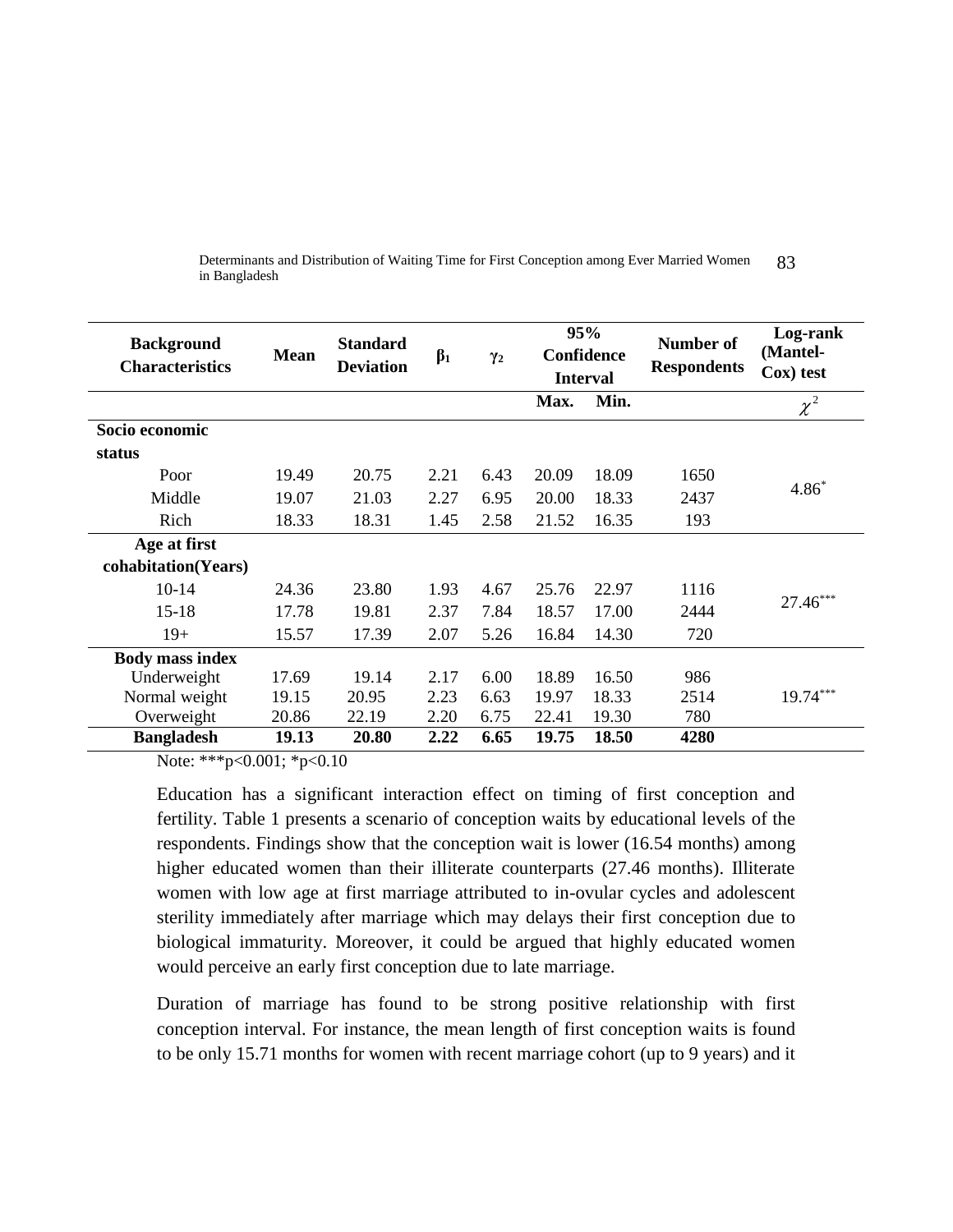is about 37.5 months for those who have passed 20 years and above for their married life. The lower conception waits among the respondents with relatively shorter marital duration can be explained that they are newly married, highly fertile and the rate of coital frequency may also be higher. On the contrary, longer fist conception interval among the females having longer marital duration may be accompanied to prolonged separation of one of the partners, relatively less infertility, polygamy, and may also be a cause of obesity.

Respondents who have no access to mass media have higher mean first conception wait then who have no access. The respondents who have access to mass media have 19 months of first conception interval and who have no access, the corresponding figure is 19.35 months. Time required to conceive seems to be inversely related with socio economic status of the respondents. Women belong to high socioeconomic status take relatively shorter interval to conceive after marriage (18.33) as compared to those who belong to poor socioeconomic stratum (19.49). Adolescent infertility may be attributed to the women belong to poor economic status in the early stage of married life where age at first cohabitation is quite low.

Among the variables of interest, variation in ages of entry into marital union is one of the important factors for variations of first conception intervals, reproductive span and fertility trends across populations and individual populations [14]. In this study age at first cohabitation is found to have an inverse relationship with the marriage to first conception interval. The results in Table 1 indicate that conception wait tends to decrease with the increase of age at first cohabitation and the interval is prolonged (24.36) for whose age at first cohabitation is less than 14 years. The conception waits decreases consistently with the increase age at first cohabitation and is computed only 15.57 months for those whose mean age at marriage is 19 years and above. One of the important reasons for shorter mean conception waits for those who marry late is that they have already passed adolescent period and become adequately fertile to conceive. Moreover, couples with late marriage generally try to minimize the time gap for early family formation. As everyone considers that first conception is the transition marks to a woman into motherhood, so women have the desire to have their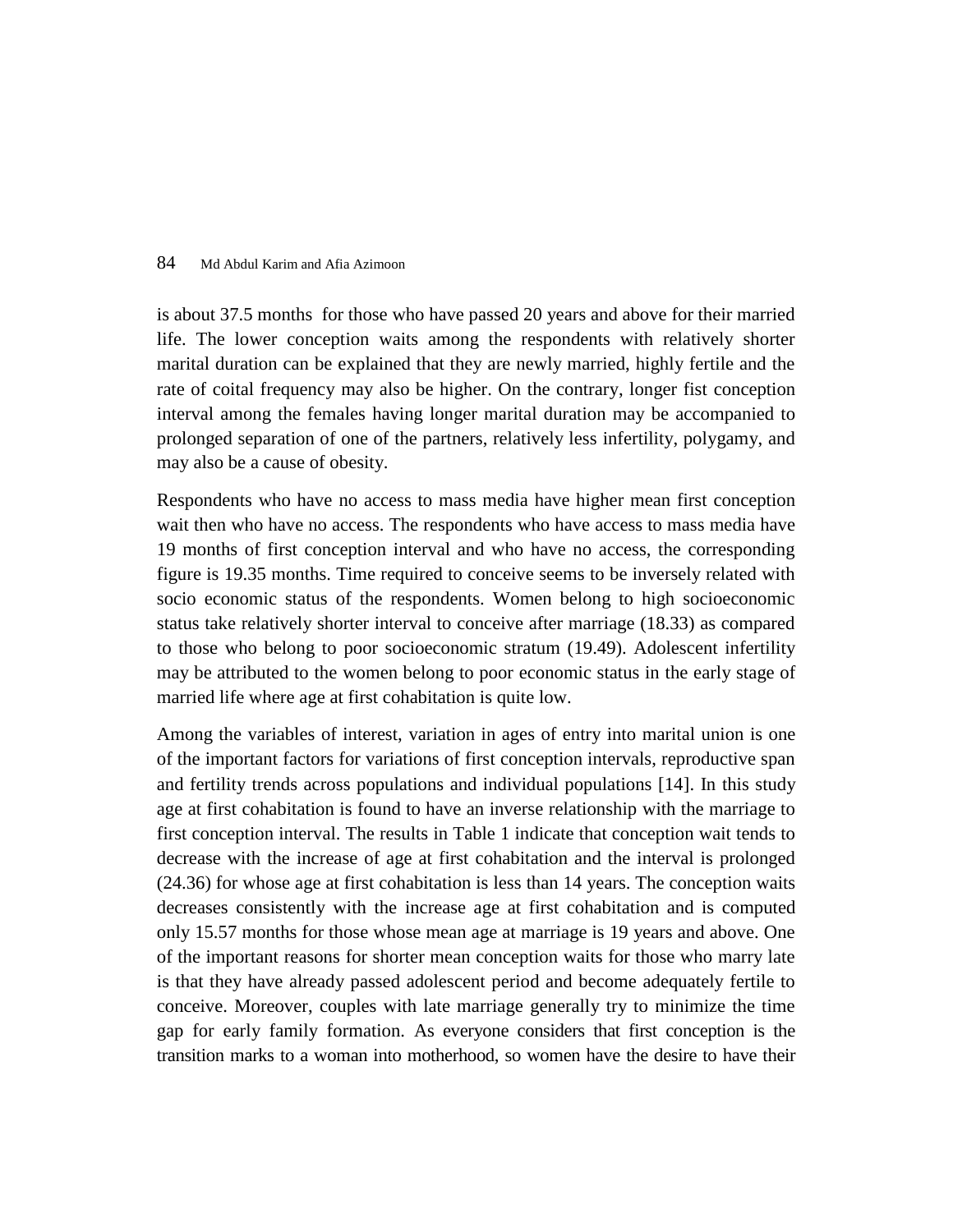first conception as early as possible. Women who got married after the fulfillment of their legal age of marriage have lowest first conception interval, whereas who have childhood marriage have the highest first conception interval. Therefore, early age at first cohabitation implies that women are not ready to conceive on that age because of different complications like malnutrition and adolescent sterility.

The body mass index (BMI), which determined the nutritional status of the respondents, is also found to be positively correlated with first conception interval. Table 1 shows marked variations of first conception waits between malnourished and well nourished ever married females. Women belong to overweight category has longer mean conception interval of 20.86 months, whereas it is found 17.69 for those who belong to underweight stratum (17.69). Mean conception interval is found to be 19.15 months for those who have normal body mass index; the value is closest to the overall mean conception wait. This implies that health status is one of the important determinants influencing the first conception weight. Overweight during the time of conception puts a mother at risk of pregnancy outcomes. A previous study confirmed that even modest increases in maternal BMI were associated with increased risk of fetal death, stillbirth, and neonatal, perinatal and infant mortality [15]. Another study demonstrated that the strong seasonal pattern of conception in Bangladesh due to seasonal variations in coital frequency then to seasonality in nutritional status [16]. In addition to descriptive statistics of timing of first conception, life table has been constructed for having the probability of first conception waits in different duration of exposure months along with other summary measures. This study employed life table model because the dependent variable is duration type and those already been

experienced first conception, known as uncensored, and also those who have not experienced first conception at the time of the survey, treated them as the censored cases.

In this study, life table for first conception interval is constructed to examine the distribution of first conception period in different exposure intervals taking into cognizance the censored cases, which may help to explain reproductive characteristics of all respondents. The probabilities by exposure intervals and other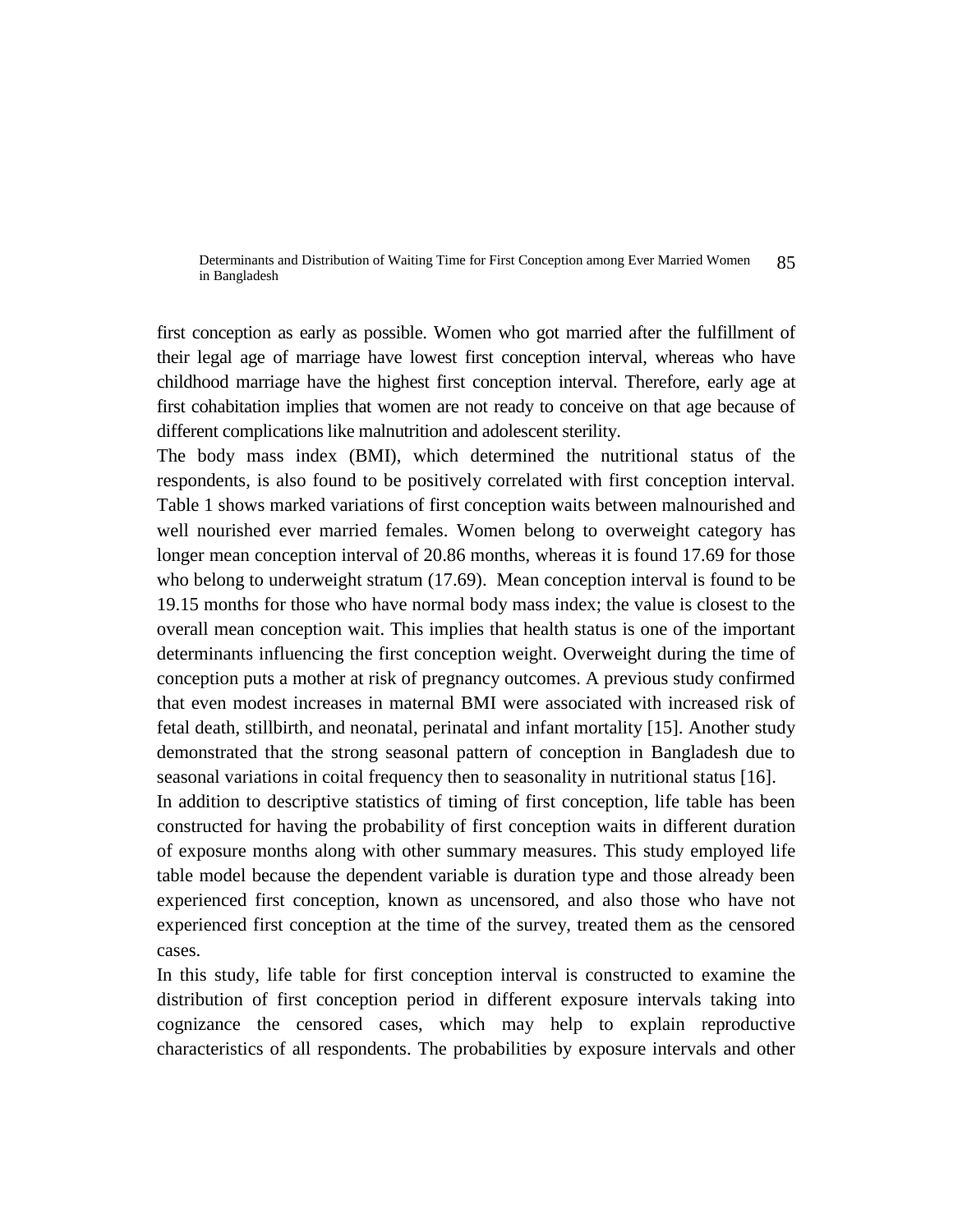estimates are presented in the Table 2 and in the Table 3 accordingly. The measures used to estimate quantum of first conception in the function  $nW_x$ , the proportion of women having first conception by interval of x months from their date of first cohabitation. In the Table 2, the value  $W_{18} = 0.5377$  stats that about 54% women had first conception within 18 months of their first cohabitation. The results further indicate that 76% (W<sub>36</sub> = 0.7574), 87% (W<sub>60</sub> = 0.8704) and 90% (W<sub>72</sub> = 0.8970) ever married women had their first conception within 3, 5 and 6 years from the date of first cohabitation respectively. Here  $W_{72}$  can be treated as the most convenient indicator of the quantum of first conception interval because there are a small proportion of women likely to be conceived first time after a time span of 6 years from their date of first cohabitation

Applying linear interpolation technique, the quartiles are also computed to understand the scenario of timing of first conception in different quarters For example, first quartile  $(Q_1)$  can be obtained by linear interpolation between duration 0 and 6 months. Second quartile  $Q_2$  (Median) can be calculated from the duration 12 to 18 months and  $Q_3$  can be calculated from the duration of 24-30 months. From the estimated standardized quartiles, many of the statistical parameters in addition to those mentioned above can also be derived for discussion and interpretation of the results. For example, the tri-mean is a good measure of tempo as it is indicates average first conception interval of all respondents. The tri-mean can be calculated therefore as,  $T = (Q_1 + 2Q_2 + Q_3)/4$ . Another measure of variability is the spread, which can be estimated as  $S = Q_3 - Q_1$ .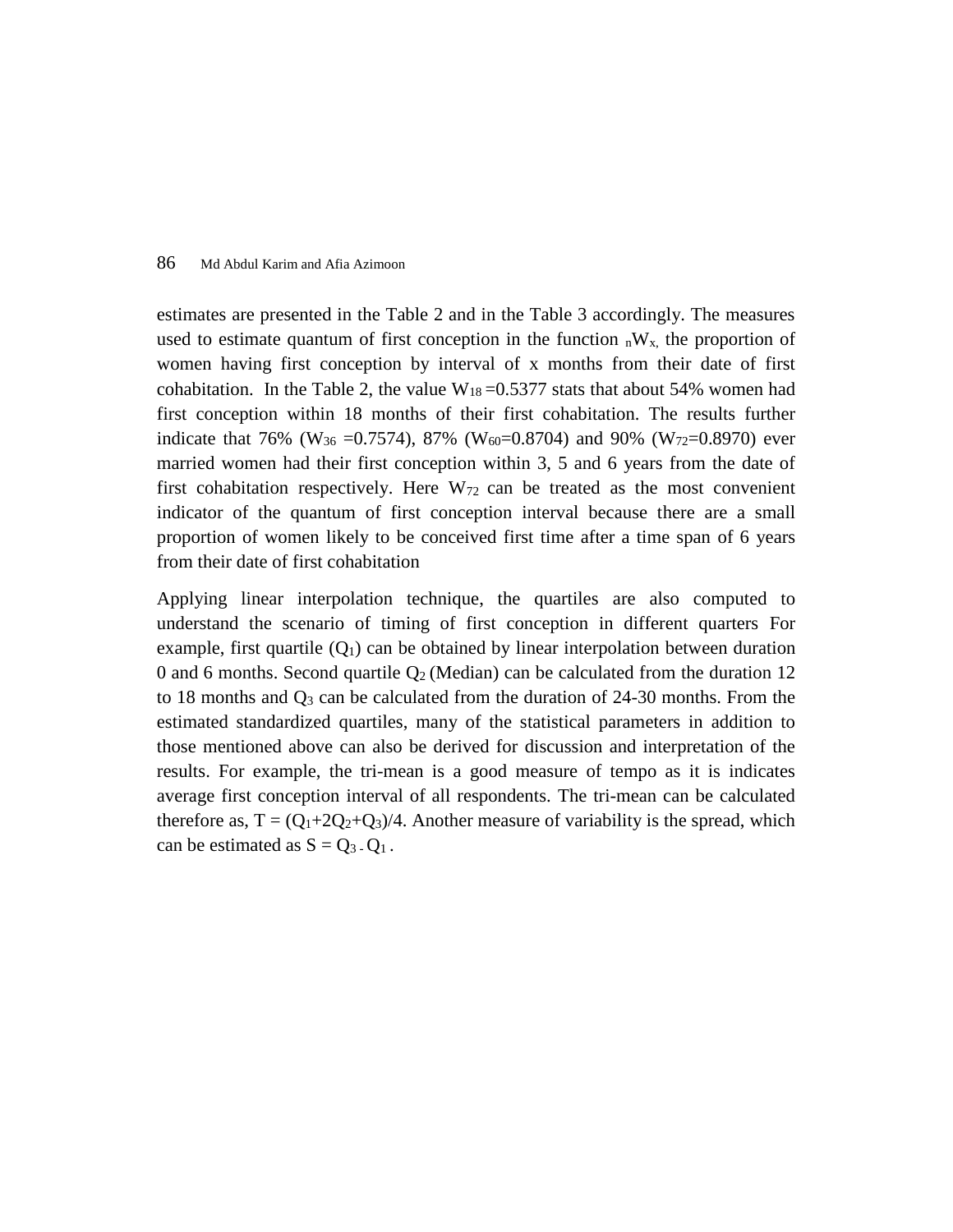| Determinants and Distribution of Waiting Time for First Conception among Ever Married Women | 87 |
|---------------------------------------------------------------------------------------------|----|
| in Bangladesh                                                                               |    |

**Duration of exposure (months) Number of respondents at beginning** Conditional probability **Conditional probability** Cumulative conditional **Cumulative conditional** of first conception wait **of first conception wait** of first conception wait **of first conception wait** probability of first **probability of first First conception**  $\binom{n}{n}$ Exposed through<br>(N)\* **Exposed through** conception wait **First conception** Censored cases **Unconditional conception wait Censored cases** Unconditional probability **probability (nqx) (nwx) (ncX)**  $(W_{\mathbf{x}})$ **(Nx)** 0-6 5491 287 1363 5204 0.2619 0.2619 0.2619 6-12 3841 175 715 3666 0.1950 0.1439 0.4058 12-18 2951 133 626 2818 0.2221 0.1319 0.5377 18-24 2192 90 418 2102 0.1989 0.0919 0.6296 24-30 1684 97 294 1587 0.1853 0.0686 0.6982 30-36 1293 60 242 1233 0.1963 0.0592 0.7574 36-42 991 48 165 943 0.1749 0.0424 0.7998 42-48 778 49 111 729 0.1523 0.0305 0.8303 48-54 618 31 60 587 0.1022 0.0173 0.8476 54-60 527 38 73 489 0.1493 0.0228 0.8704 60-66 416 24 42 392 0.1071 0.0139 0.8843 66-72 350 21 36 329 0.1094 0.0127 0.8970 72-78 293 15 26 278 0.0935 0.0096 0.9066 78-84 252 9 21 243 0.0864 0.0080 0.9146 84-90 222 16 14 206 0.0679 0.0058 0.9204 90+ 192 118 74 74 1 0.0796 1 **Total Cases 1211 4280**

**Table 2**. Abridge life table of timing of first conception among ever married women in Bangladesh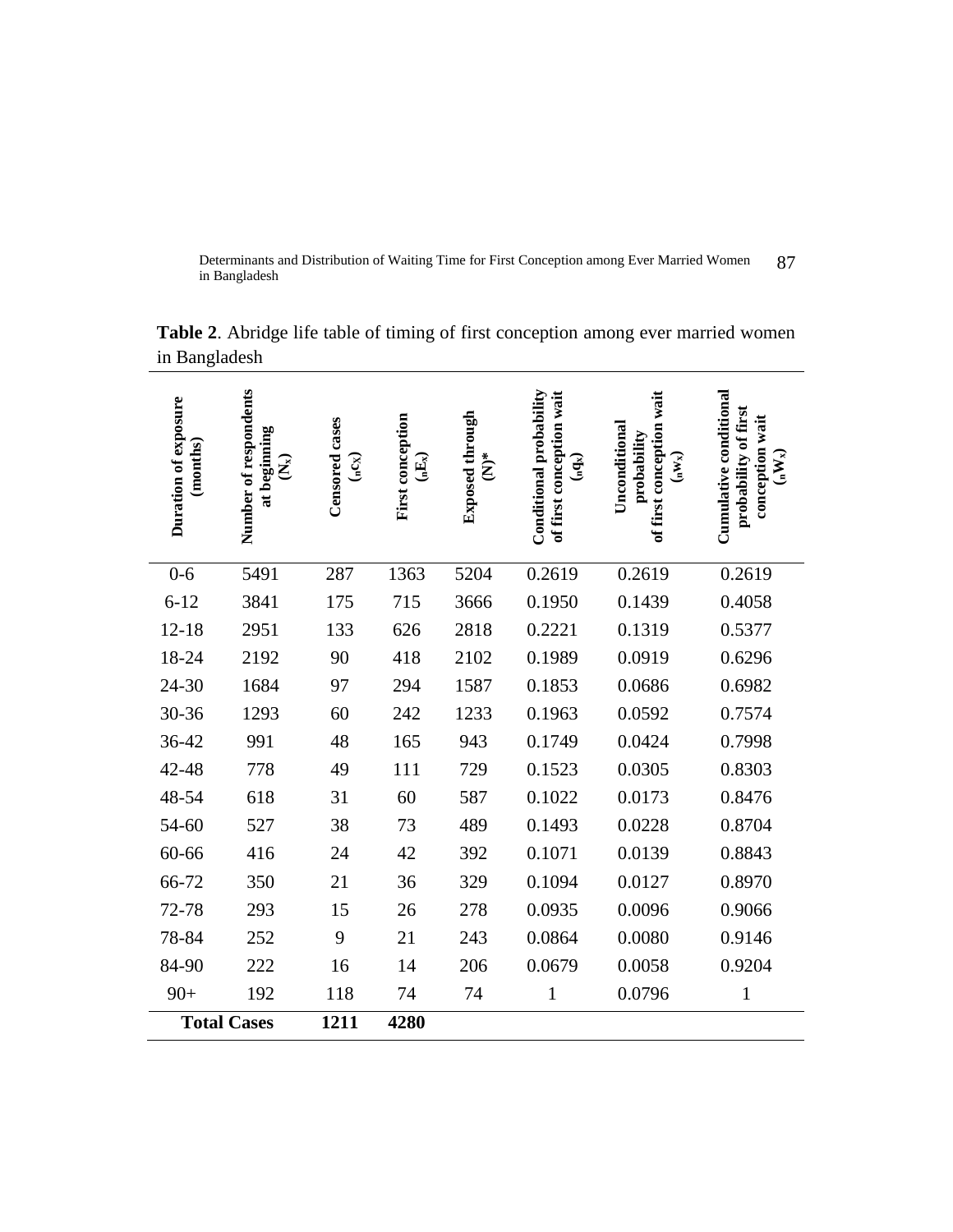Findings from the Table 3 reflect that tri-mean of first conception interval is estimated at about 16 months, median is about 14 months and the spread of first conception interval is 24 months. Based on the tri-mean and median, the distribution of first conception waits among Bangladeshi women is positively skewed as per Bowley's coefficient of skewness which is in agreement with Pearson's coefficient. The higher value of spread (23.78) indicates that the pattern of first conception waits is extremely heterogeneous, which also in the line of overall standard deviation.

**Table 3**. Descriptive measures of first conception interval of ever married respondents by life table technique

| <b>Summary Measures</b> | <b>First Conception</b> |
|-------------------------|-------------------------|
| $\rm W_6$               | 0.2619                  |
| $\rm W_{12}$            | 0.4058                  |
| $W_{18}$                | 0.5377                  |
| $W_{24}$                | 0.6296                  |
| $W_{36}$                | 0.7574                  |
| $W_{72}$ (quantum)      | 0.8970                  |
| $\mathbf{O}_1$          | $4.99$ 5(months)        |
| $Q_2$ = median          | 13.62 (14 months)       |
| $\mathsf{Q}_3$          | 28.77 (29 months)       |
| $Tri-mean(T)$           | 15.5(16 months)         |
| $S$ pread $(S)$         | 23.78(24months)         |
| No. of cases            | $5491(4281+1211*)$      |
| Censored cases          |                         |

In addition to the findings presented in Table-3, the cumulative probability of first conception by exposure intervals are also depicted in the Figure-1 for easy understanding of probability of having first conception in the different points of exposure duration of first conception. Figure-1 at a glance reveals that cumulative probability of having first conception gradually increases up to the 60 months of marital duration. The findings of first conception interval obtained from the life table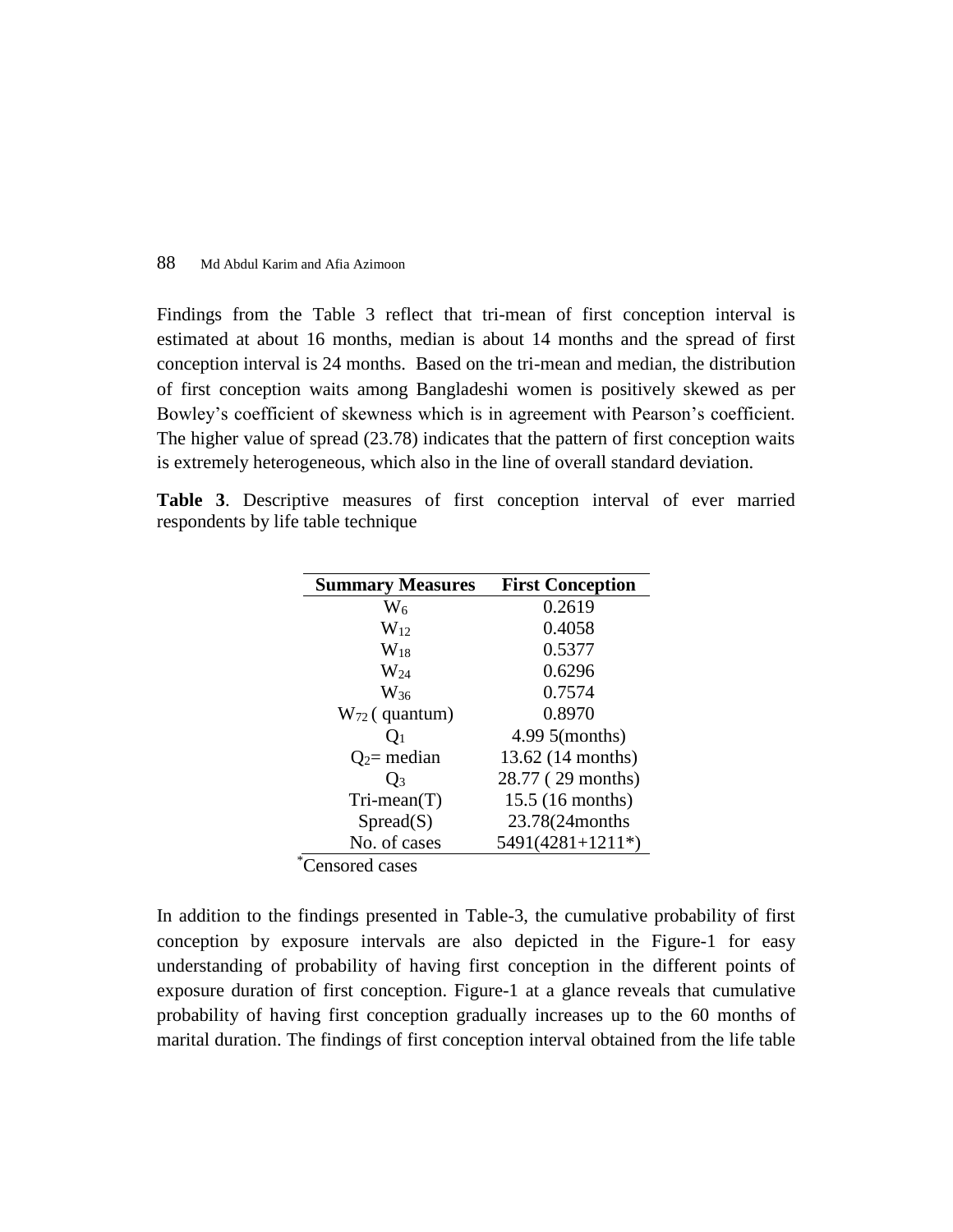analysis show that distribution of timing of first conception is heterogeneous because  $Q_1$  and  $Q_3$  are not equidistant from the median. Results of tri-mean and  $Q_2$  indicate that  $(T>Q<sub>2</sub>)$  the shape of the distribution is positively skewed. Summary measures further illustrate that mean first conception interval among Bangladeshi women is longer.



**Figure 1**: Life table function of timing of first conception

The cumulative probability of having first conception shows that about 76% ever married women become conceived within 3 years of their first cohabitation, although the mean age at first cohabitation of the Bangladeshi females is only 15.86 years [16]. A substantial difference has been observed between mean first conception interval and tri-mean. The reason behind the difference is that a considerable number of women who have no conception at the date of the interview and who may have cohabitated neighborhood of survey date. Moreover, existence of outliers in the conception intervals among the respondents belong to last quarter may be the possible explanation for the longer mean conception wait compared to tri-mean.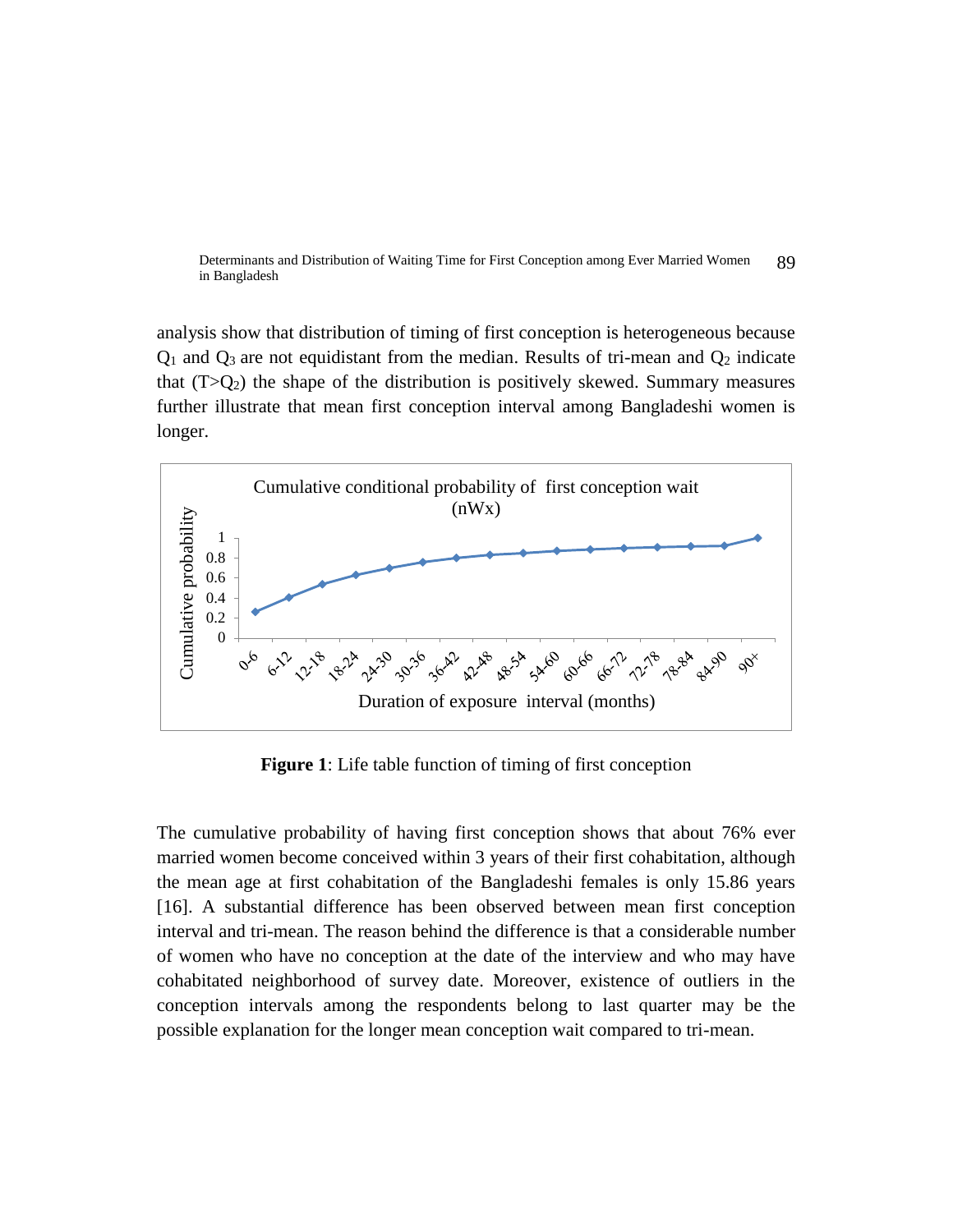# **5. Conclusion**

Analysis of waiting time for first conception shows females reproductive characteristics and fertility at the early stage of marriage. In this study the overall first mean conception wait among ever married women is found to 19.13 months. It is found prolonged among the respondents living in Dhaka, among illiterates, whose age at first cohabitation is up to 9 years; belong to overweight stratum and among the poor. The shorter conception waits are estimated among those who are highly educated, belong to high socioeconomic status, have normal weight, residing in Chittagong division and among recent marriage cohort. The shape characteristics of the distribution of first conception delay is positively skewed and leptokurtic. Value of spread (23.78) reveals that there exists extreme heterogeneity in first conception intervals. Distribution of conception waits show that the tri-mean is 4 months less than overall mean. One of the possible explanations of shorter tri-mean is that the date of first cohabitation of some respondents may be the neighborhood of date of survey while longer overall fist conception interval may be attributed with the existence of outliers in the conception waits. Moreover, misreporting of exact date of vital events due to lack of complete vital registration may distort its computation. Unreported early pregnancy loss may be the possible reason for longer first conception interval. Although the first conception wait is estimated as relatively longer but findings in Table 3 reveal that about 41% respondents had their first conception within one year ( $W_{12}=0.4058$ ) of their marital duration and it is about 76% within 3 years ( $W_{36}=0.7574$ ) from their date of first cohabitation. Based on the findings it can be concluded that longer mean conception interval after first cohabitation may not be an only reason for longer subsequent conception intervals and reduction of fertility. Likewise, shorter first conception interval may not be an only cause for the same. For instance, summary measures of conception wait and values of log-rank test statistic in Table 1 show that mean first conception interval is found significantly longer among those who are illiterate, whose age at first cohabitation is lower and respondents belong to poor socio economic stratum. On the contrary, fertility of aforesaid groups is found higher in Bangladesh [13]. In the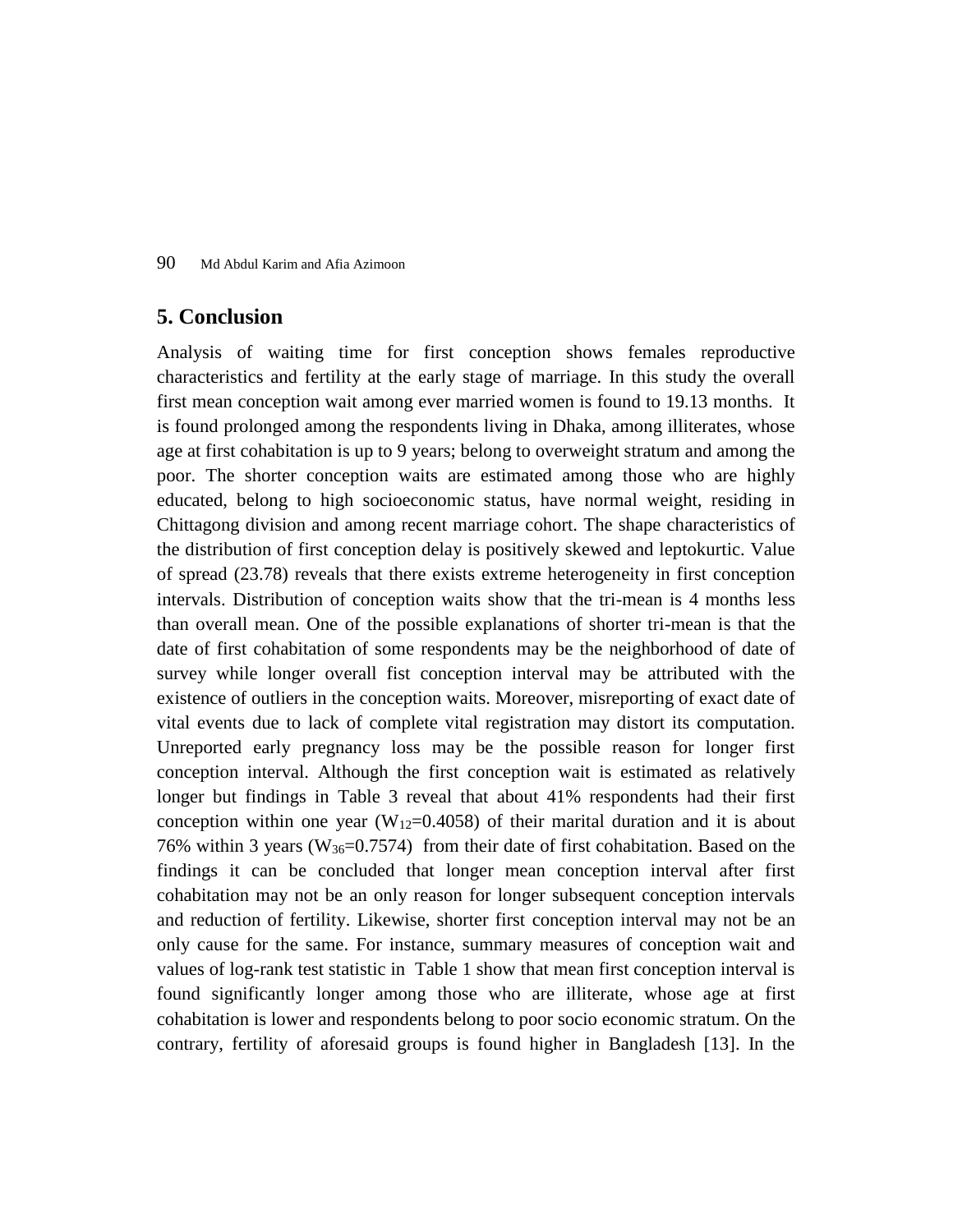analytical aspect, it may be pointed out that the estimates obtained in this study may be slightly inflated or deflated due to misreporting of relevant vital events. These may happen at the time of retrospective survey due to memory lapse, lack of complete vital registration and longitudinal inquiry. Therefore, implementation of complete vital registration system across the country is immensely important to overcome the aforementioned issues. Thus, based on the findings of this study it can be suggested that the existing Marriage Act should be implemented properly for rising the age at first cohabitation. Nevertheless, fruitful policies should be made by the policy makers and planners to increase the literacy rate, improving the socioeconomic status and to ensure the balanced nutritional status for normal first conception delay and achieving the ultimate goal for replacement level fertility in Bangladesh.

# **References**

- [1] R. G. Potter and M.P. Parker: *Population Studies*, 1964, **18**, 99.
- [2] D. C. Nath, K. C. Land and K. K. Singh: *Genus*, 1995, **1-2**, 95.
- [3] W. H. James: *Social Biology,* 1979, **26**(4), 330.
- [4] S. S. Sharma, A. K. Shukla and A. K. Tiwari: *Research Communication*, 2007, **1**(2-3), 26.
- [5] D. J. Teachman and D. A. Heckert: *Demography*, 1985, **22**(2), 185.
- [6] J. Hajnal: *Population and Development Review*, 1982, **8**(3), 449.
- [7] R. Lesthaeghe: *Population Studies*, 1971, **25**(3), 415.
- [8] J. Bongaarts and R. G. Potter, Fertility, Biology and Behavior: An Analysis of the Proximate Determinants of Fertility. *Academic Press*, New York, 1983.
- [9] A. K. Jain: *Population Studies*, 1969, **23**, 69.
- [10] N. Zare, B. Nouri and M. Pavareh: *International Journal of Reproductive BioMedicine*, 2017, **15**(10),11.
- [11] N. S. Singh, N. Sanajaoba and R. K. Narendra : *Stud Home Commun Sci*, 2011, **5**, 7.
- [12] M. Vanlaldingham: *Social Biology*, 1993, **40**(3-4), 213.
- [13] Mitra and Associates and Macro International, Bangladesh Demographic and Health Survey, Dhaka, Bangladesh and Calverton, Maryland, USA, 2014.